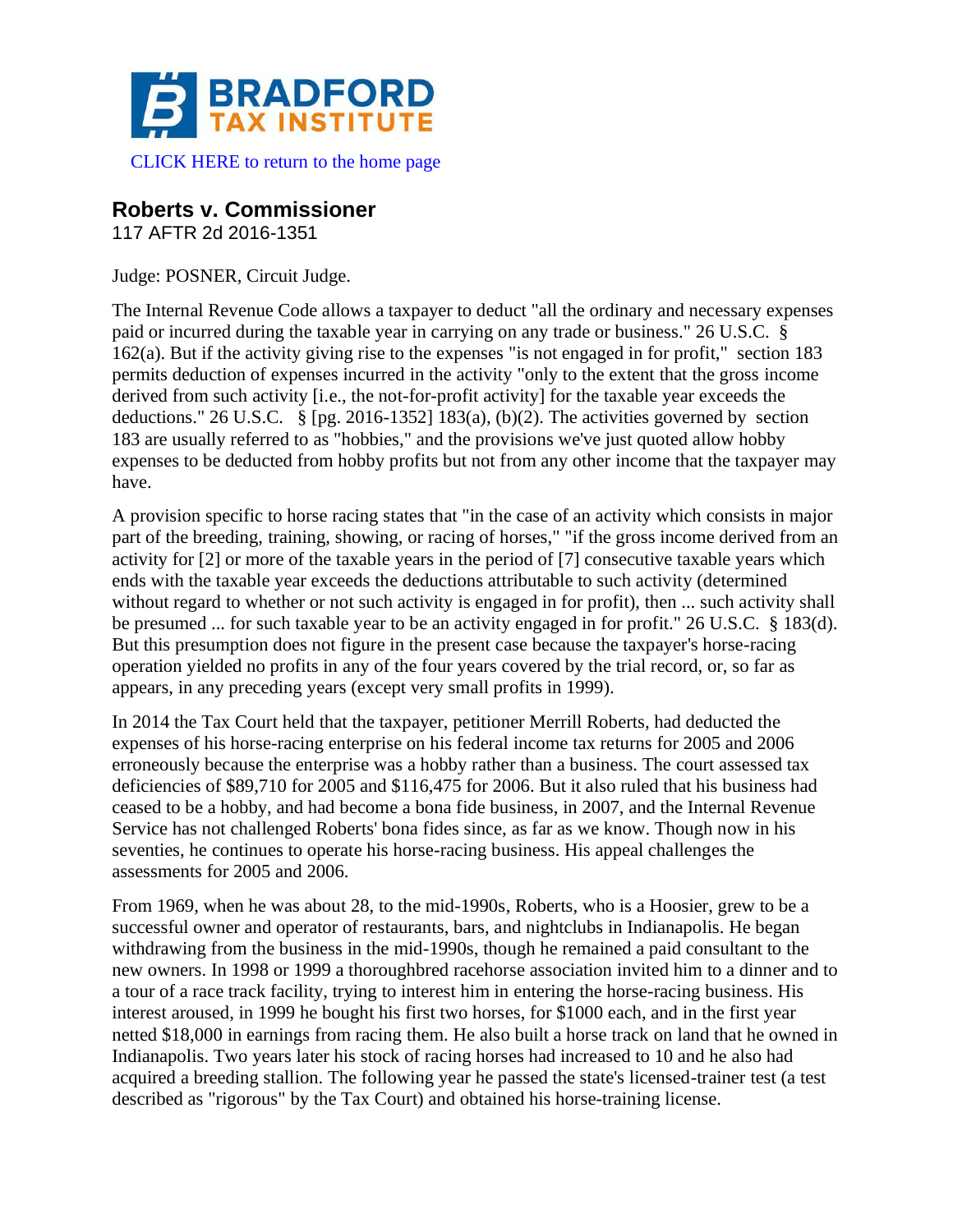In 2005 he decided to build a bigger and better horse-training facility on his land. But encountering opposition from the City of Indianapolis, he abandoned that idea and instead in the following year bought a much larger (180-acre) tract of land called the "Mooresville property" for about \$1 million. Between the acquisition of the new land and the end of the year he invested between \$500,000 and \$600,000 in improvements for the training of racehorses on his property. He trained the horses himself (remember that he'd become a licensed horse trainer)-he even bathed them himself. He stated without contradiction that he spent 12 hours a day working with the horses on race days and about 8 hours a day on other days. He was also involved (though peripherally) in lobbying the Indiana legislature on behalf of horse racing. The goal of the lobbying, achieved in 2007, was legislation that would permit slot machines at racetracks. Because part of the revenue generated by the slot machines would be added to the purse money (the money received by owners of horses that win races), Roberts could expect to benefit financially from the advent of the slot machines. In the same period he served on the boards of two professional horse-racing associations in what the Tax Court's opinion describes as "leadership roles."

Roberts' horse-racing activities, which included boarding, breeding, training, and racing horsesracing them not only in Indiana but also in other states, particularly Kentucky-were not profitable in the two-year period that is the focus of his appeal. In 2005 his expenses exceeded his earnings by \$153,420. The loss declined to \$30,604 in 2006 but increased to \$98,251 in 2007 and to \$291,888 in 2008-though it's important to bear in mind that 2007 and 2008 are not involved in the appeal. He deducted the losses on his tax returns from his other income, mainly income from consulting in the restaurant business and from renting and selling real estate.

The record ends in 2008, when Roberts had a considerable loss owing to his horses' being quarantined for much of the race season. Apparently the Internal Revenue Service has challenged no deductions of expenses of his horse-racing business that Roberts began taking in 2007.

[1] The Tax Court's ruling that Roberts' horse-racing enterprise was a hobby in 2005 and 2006 but became a business in 2007 and remained so in 2008, and apparently has been [pg. 2016- 1353] one in every year since given the IRS's failure to challenge his horse-racing deductions for any year since 2008, is untenable; it amounts to saying that a business's start-up costs are not deductible business expenses-that every business starts as a hobby and becomes a business only when it achieves a certain level of profitability. Yet Roberts' 2007 "business" (conceded to be such by the Tax Court) did not begin that year, but rather evolved from his decision in 2005 to build a larger training facility and his attempt to do so on his existing property (which however the City of Indianapolis prevented); the large land purchase that he had made in 2006; and the improvements (enabled by the purchase) in his horse-training facility that he had made that year. The Tax Court's finding that his land purchase and improvements were irrelevant to the issue of profit motive until he began using the new facilities is unsupported and an offense to common sense. He intended the land and improvements for his horse-racing business, and intent to make a profit is what makes an activity a business. The fact that he became involved in horse racing because he was greatly reducing his involvement in his original business (thus signaling a career change), and the further fact that he assisted in lobbying designed to increase the profitability of horse racing, also contradict the hobby hypothesis.

The Tax Court acknowledged that "the startup phase and unforeseen expenses balance the history of large losses, and [therefore that] this factor [the losses] is neutral for all tax years in issue," and that "by tax year 2005 petitioner devoted time and effort appropriate to demonstrate a profit objective for all the tax years in issue" (emphasis added). We cannot square these statements with the court's decision. For imagine a person who wants to profit from being a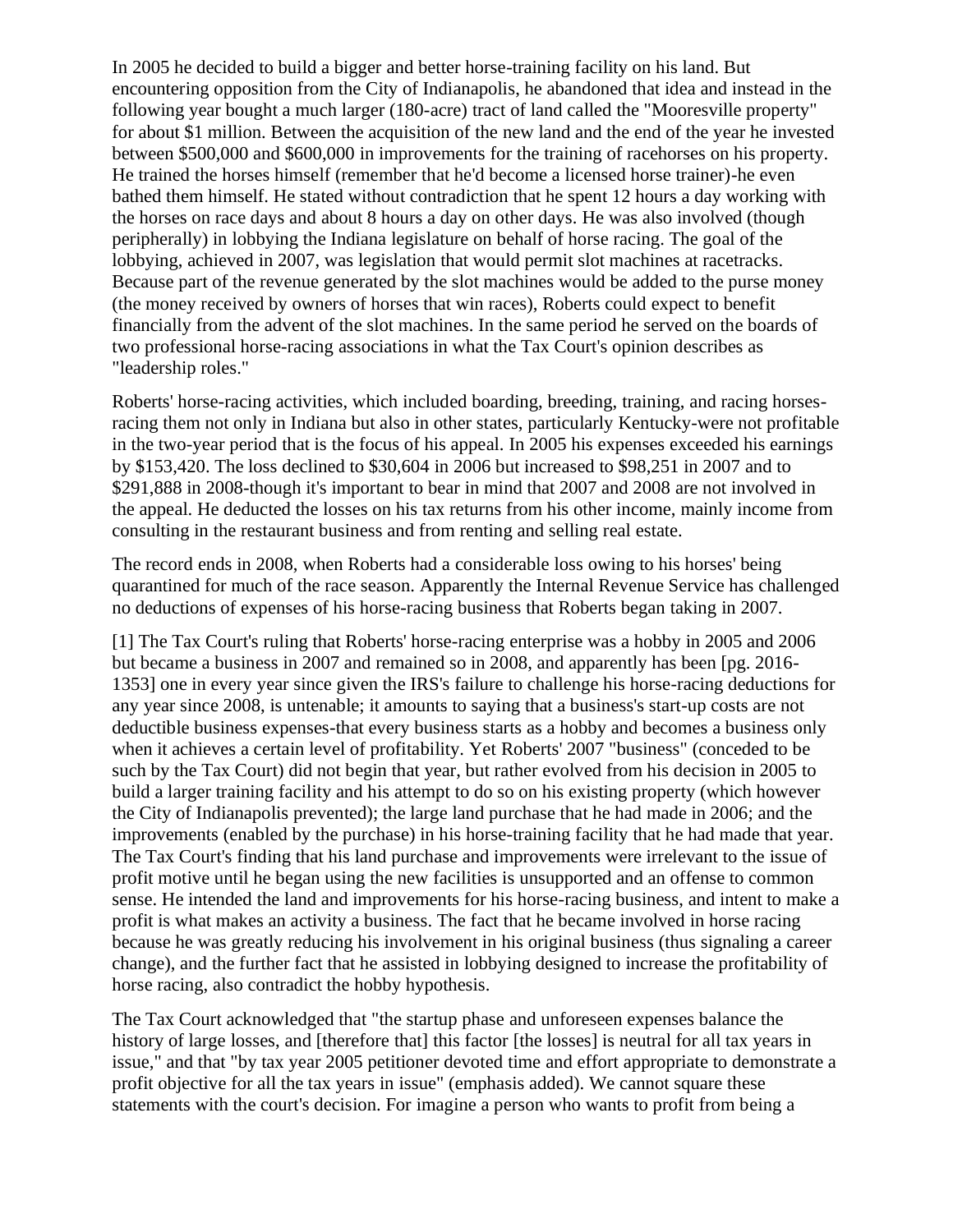landlord but must take two years to acquire land and build the building. No one would say that his rental business was a "hobby" for the first two years because no tenant could move in and as a result he could obtain no income and thus no profit until year three. But that's what the Tax Court ruled in this case.

Remarkably in light of its ultimate ruling, the court said that "petitioner did not purchase the [Mooresville] property [in 2006] to have a place to enjoy the golden years of his retirement but instead purchased the property to run a business" (emphasis added). Inconsistently the opinion later states that "petitioner's profit objective was first shown in 2007 when he began operating his horse-related activities at the Mooresville property." The judge seems not to have understood that the decision to build the facility, and its construction, are also indications of a profit motive.

Further undermining its conclusion, the court remarked that the "petitioner knew that prize purses were increasing in Indiana. In other words, the ultimate profit potential would significantly increase. Further, one of petitioner's horses was nominated to run in the Triple Crown Races, showing that his horses have the potential to race at a very high level and possibly earn significant profits. Accordingly, petitioner's expectation of future profits was consistent with the existence of a profit objective for all the tax years in issue" (emphasis added; footnote omitted). This was the same point the court had made in a passage we quoted earlier (though the court might have qualified it by noting that if prize purses were increasing, this might attract more competition in horse racing, which might lower profits). "All the tax years in issue" include of course 2005 and 2006.

We mustn't be too hard on the Tax Court. It felt itself imprisoned by a goofy regulation (26) C.F.R. § 1.183-2, Treas.Reg. - § 1.183-2: Activity Not Engaged in for Profit Defined; see, e.g., Faulconer v. Commissioner, 748 F.2d 890 [55 AFTR 2d 85-302] (4th Cir. 1984)) that we feel bound to set forth in its full tedious length:

((b)) Relevant factors. In determining whether an activity is engaged in for profit, all facts and circumstances with respect to the activity are to be taken into account. No one factor is determinative in making this determination. In addition, it is not intended that only the factors described in this paragraph are to be taken into account in making the determination, or that a determination is to be made on the basis that the number of factors (whether or not listed in this paragraph) indicating a lack of profit objective exceeds the number of factors indicating a profit objective, or vice versa. Among the factors which should normally be taken into account are the following:

 $((1))$  Manner in which the taxpayer carries on the activity. The fact that the taxpayer carries on the activity in a businesslike manner and maintains complete and accurate books and records may indicate that the activity is engaged in for profit. Similarly, where an activity is carried on in a manner substantially similar to other activities of the same nature which are profitable, a profit motive may be indicated. A change of operating methods, adoption of new techniques or abandonment of unprofitable methods in a manner consistent with an intent to improve profitability may also indicate a profit motive. [pg. 2016-1354]

((2)) The expertise of the taxpayer or his advisors. Preparation for the activity by extensive study of its accepted business, economic, and scientific practices, or consultation with those who are expert therein, may indicate that the taxpayer has a profit motive where the taxpayer carries on the activity in accordance with such practices. Where a taxpayer has such preparation or procures such expert advice, but does not carry on the activity in accordance with such practices, a lack of intent to derive profit may be indicated unless it appears that the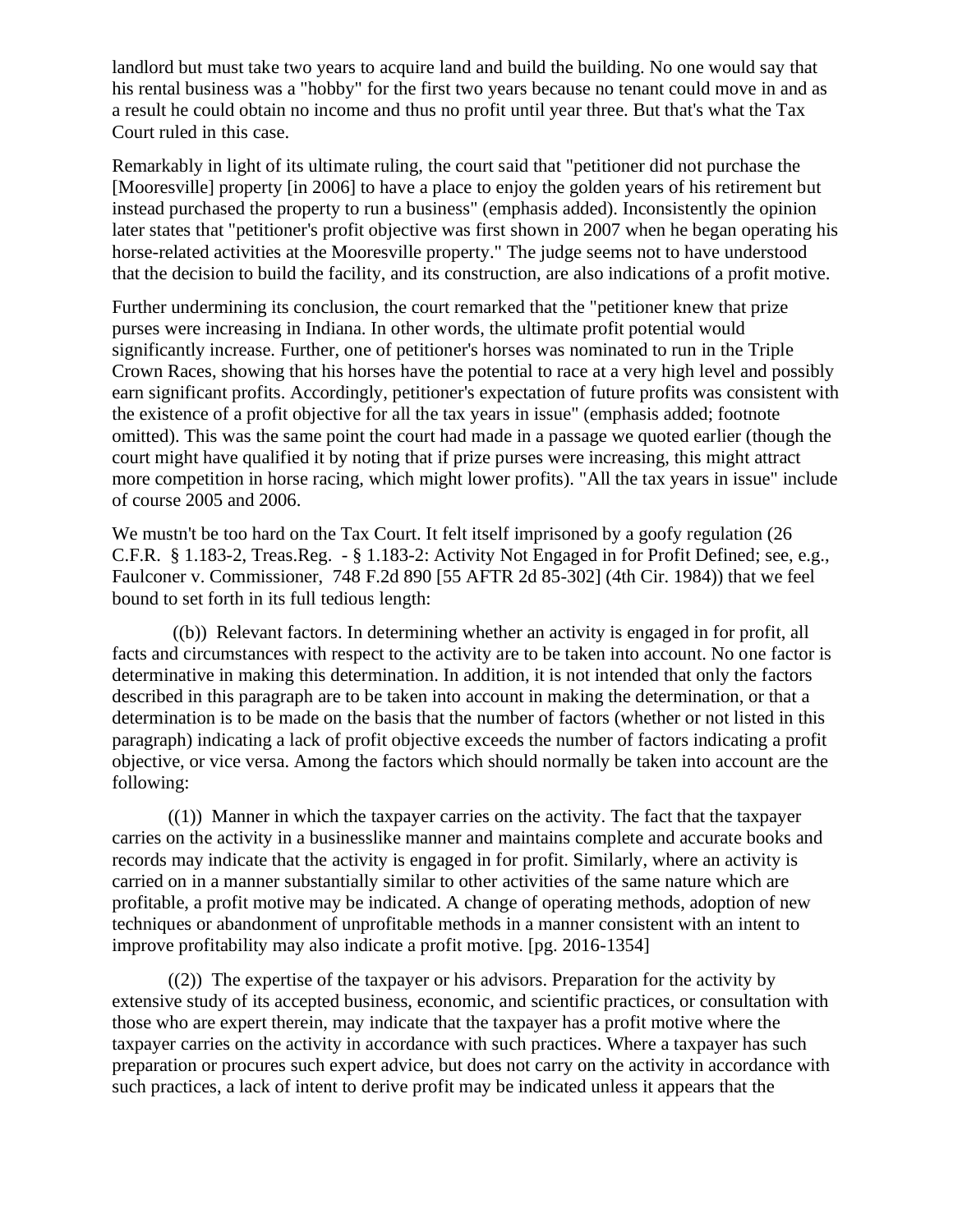taxpayer is attempting to develop new or superior techniques which may result in profits from the activity.

((3)) The time and effort expended by the taxpayer in carrying on the activity. The fact that the taxpayer devotes much of his personal time and effort to carrying on an activity, particularly if the activity does not have substantial personal or recreational aspects, may indicate an intention to derive a profit. A taxpayer's withdrawal from another occupation to devote most of his energies to the activity may also be evidence that the activity is engaged in for profit. The fact that the taxpayer devotes a limited amount of time to an activity does not necessarily indicate a lack of profit motive where the taxpayer employs competent and qualified persons to carry on such activity.

((4)) Expectation that assets used in activity may appreciate in value. The term profit encompasses appreciation in the value of assets, such as land, used in the activity. Thus, the taxpayer may intend to derive a profit from the operation of the activity, and may also intend that, even if no profit from current operations is derived, an overall profit will result when appreciation in the value of land used in the activity is realized since income from the activity together with the appreciation of land will exceed expenses of operation. See, however, paragraph (d) of § 1.183-1 for definition of an activity in this connection.

((5)) The success of the taxpayer in carrying on other similar or dissimilar activities. The fact that the taxpayer has engaged in similar activities in the past and converted them from unprofitable to profitable enterprises may indicate that he is engaged in the present activity for profit, even though the activity is presently unprofitable.

((6)) The taxpayer's history of income or losses with respect to the activity. A series of losses during the initial or start-up stage of an activity may not necessarily be an indication that the activity is not engaged in for profit. However, where losses continue to be sustained beyond the period which customarily is necessary to bring the operation to profitable status such continued losses, if not explainable, as due to customary business risks or reverses, may be indicative that the activity is not being engaged in for profit. If losses are sustained because of unforeseen or fortuitous circumstances which are beyond the control of the taxpayer, such as drought, disease, fire, theft, weather damages, other involuntary conversions, or depressed market conditions, such losses would not be an indication that the activity is not engaged in for profit. A series of years in which net income was realized would of course be strong evidence that the activity is engaged in for profit.

((7)) The amount of occasional profits, if any, which are earned. The amount of profits in relation to the amount of losses incurred, and in relation to the amount of the tax-payer's investment and the value of the assets used in the activity, may provide useful criteria in determining the taxpayer's intent. An occasional small profit from an activity generating large losses, or from an activity in which the taxpayer has made a large investment, would not generally be determinative that the activity is engaged in for profit. However, substantial profit, though only occasional, would generally be indicative that an activity is engaged in for profit, where the investment or losses are comparatively small. Moreover, an opportunity to earn a substantial ultimate profit in a highly speculative venture is ordinarily sufficient to indicate that the activity is engaged in for profit even though losses or only occasional small profits are actually generated.

((8)) The financial status of the taxpayer. The fact that the taxpayer does not have substantial income or capital from sources other than the activity may indicate that an activity is engaged in for profit. Substantial income from sources other than the activity (particularly if the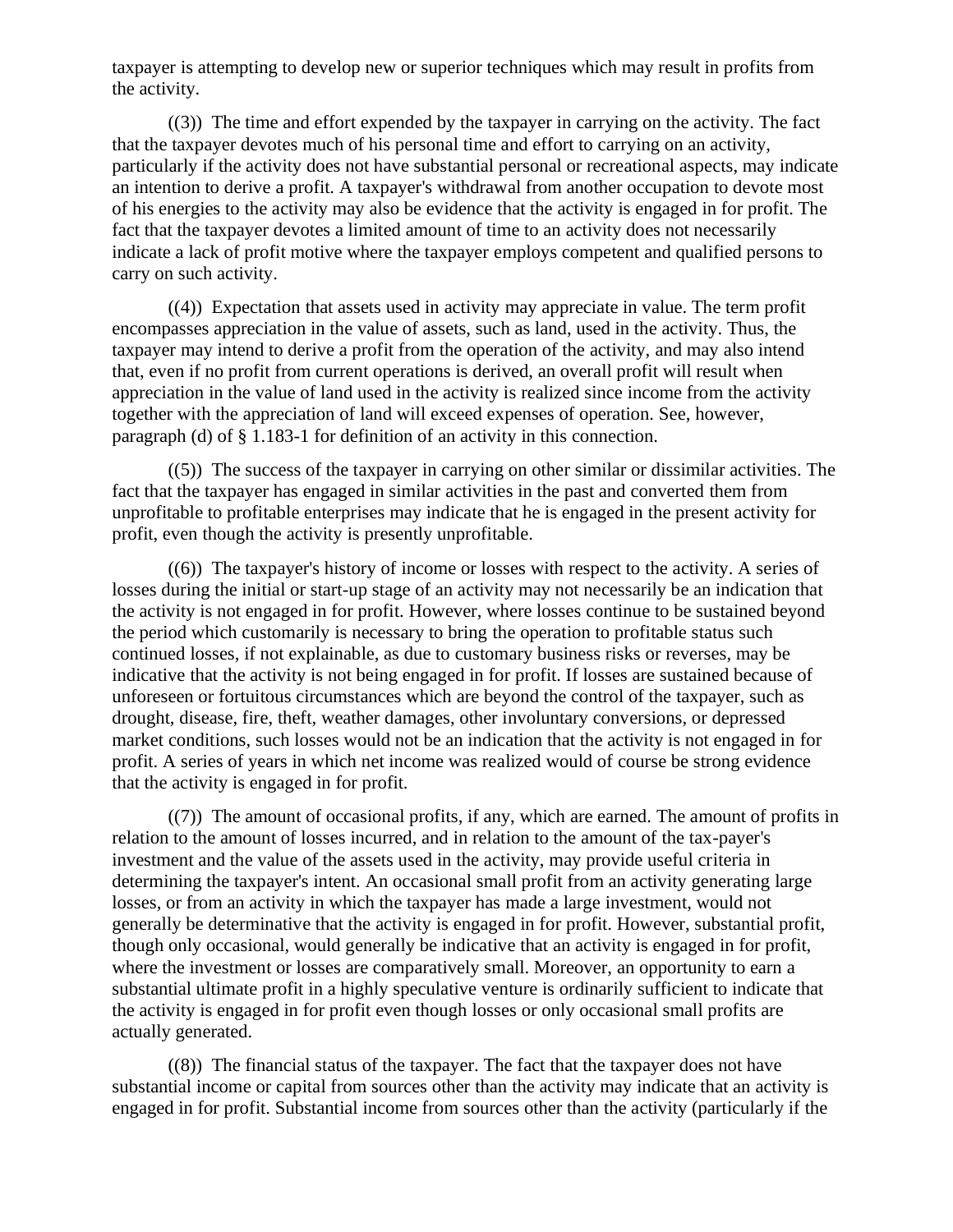losses from the activity generate substantial tax benefits) may indicate that the activity is not engaged in for profit especially if there are personal or recreational elements involved.

((9)) Elements of personal pleasure or recreation. The presence of personal motives in carrying on of an activity may indicate that the activity is not engaged in for profit, especially where there are recreational or personal elements involved. On the other hand, a profit motivation may be indicated where an activity lacks any appeal other than profit. It is not, however, necessary that an activity be engaged in with the exclusive intention of deriving a profit or with the intention of maximizing profits. For example, the availability of other investments which would yield a higher return, or which would be more likely to be profitable, is [pg. 2016- 1355] not evidence that an activity is not engaged in for profit. An activity will not be treated as not engaged in for profit merely because the taxpayer has purposes or motivations other than solely to make a profit. Also, the fact that the taxpayer derives personal pleasure from engaging in the activity is not sufficient to cause the activity to be classified as not engaged in for profit if the activity is in fact engaged in for profit as evidenced by other factors whether or not listed in this paragraph.

Notice in the introductory paragraph (the one labeled "Relevant factors") that "No one factor is determinative" and that not " only the factors described in this paragraph are to be taken into account in making the determination" (emphasis added) whether the taxpayer's activity is a business or a hobby. In other words, the test is open-ended-which means that the Tax Court was not actually required to apply all of those factors to Roberts' horse-racing enterprise. It could have devised its own test, with its own factors, as long as it explained why the factors that "should normally be taken into account" were insufficient.

Notice too that the factors in the Treasury Regulation overwhelmingly favor Roberts' claim that even in 2005 and 2006 his horse-racing enterprise was a business. He conducted it in a businesslike way (factor 1). He prepared by extensive study (to obtain a training license) (factor 2). He largely withdrew from his previous businesses in order to devote "most of his energies" to his horse-racing enterprise (factor 3). He expected to derive an eventual profit from the enterprise, including profit in the form of appreciation of the value of the land and buildings used in the enterprise (factor 4)-it's not as if he were a billionaire indifferent to the modn; est profit that probably was all he could expect from horse racing. Entering the restaurant business on a small scale in his twenties, Roberts had suffered setbacks that prevented his business from being an immediate success-indeed his first restaurant burned down and the insurance settlement was too small to enable him to rebuild it as a full-service establishment. Yet he "grew" the business to large dimensions over time, a pattern consistent with his attempting to repeat the process in his horse-racing venture in 2005 and 2006 (factor 5). "A series of losses during the initial or start-up stage of the activity may not necessarily be an indication that the activity is not engaged in for profit" (factor 6)-that's this case, all right. A "substantial profit, though only occasional, would generally be indicative that an activity is engaged in for profit" (factor 7). The Tax Court awarded this factor to Roberts because he earned money from racing his first two horses and the growth in the prize purses (owing to the slot machines) could be expected to increase his income in the future; that one of his horses was nominated to run in the Triple Crown Races suggested that his horses might eventually achieve greater success.

"The fact that the taxpayer does not have substantial income or capital from sources other than the activity may indicate that an activity is engaged in for profit" is factor 8. In 2005 and 2006 Roberts reported adjusted gross income of \$297,881 and \$1,359,339 even after deducting his horse-racing losses, but he happened to have sold a large piece of land in 2006, and the Tax Court found that he is "not an excessively wealthy individual." The court concluded that this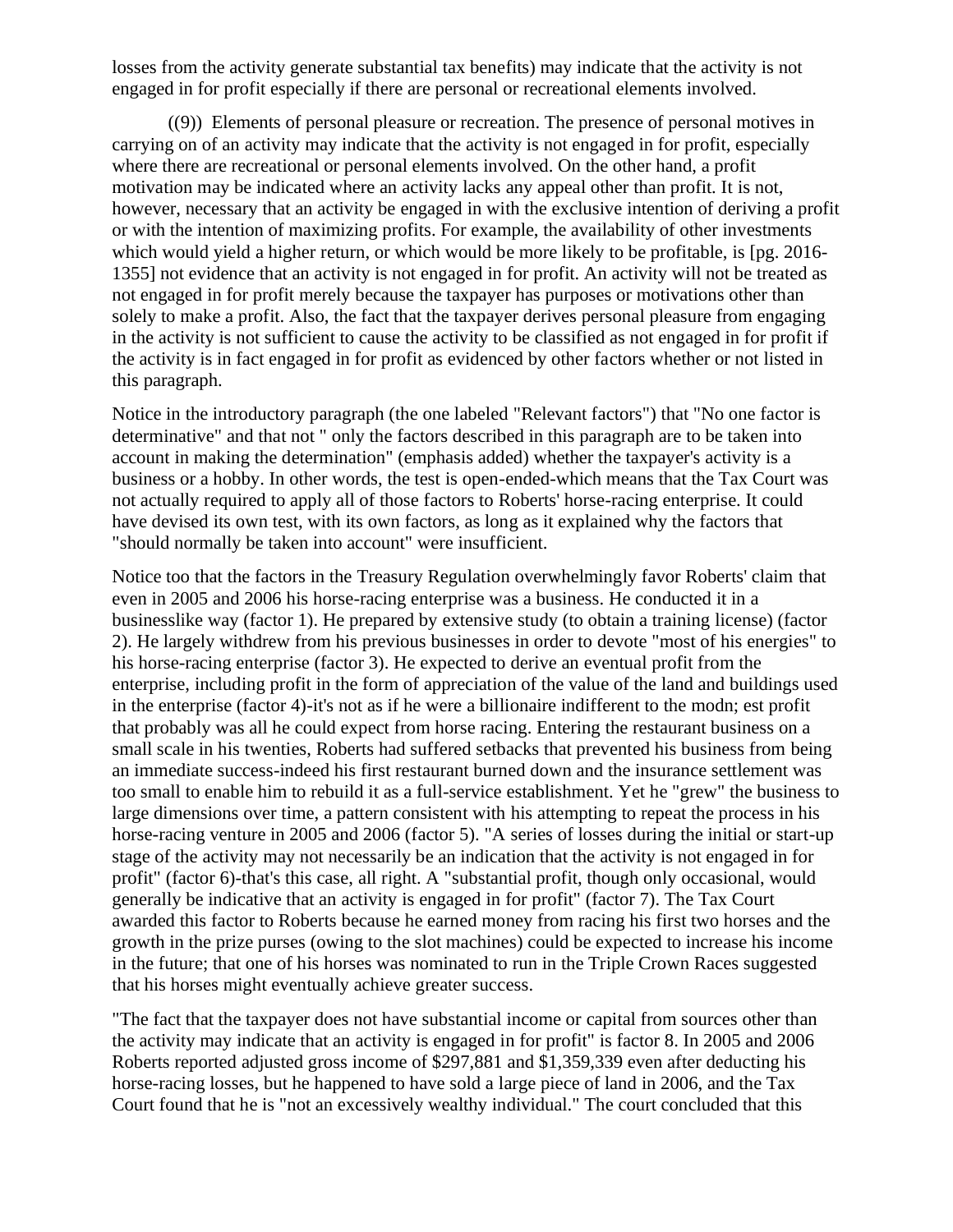factor favored the IRS, but we believe the existence of other income has little weight when many other factors indicate a profit objective.

As for the last factor-"the availability of other investments which would yield a higher return, or which would be more likely to be profitable, is not evidence that an activity is not engaged in for profit. An activity will not be treated as not engaged in for profit merely because the taxpayer has purposes or motivations other than solely to make a profit. Also, the fact that the taxpayer derives personal pleasure from engaging in the activity is not sufficient to cause the activity to be classified as not engaged in for profit if the activity is in fact engaged in for profit as evidenced by other factors whether or not listed in this paragraph." This is sensible since obviously many businessmen derive pleasure, self-esteem, and other nonmonetary "goods" from their businesses, and horse racing is just the kind of business that would generate such "goods" for participants such as the owners and trainers (Roberts is both) of the horses.

About factor 9 the court added that "there is likely no profit objective where the taxpayer combines horse racing with social and recreational activities." That is contrary to what factor 9 says, and in addition no social or recreational activities engaged in by Roberts are listed, let alone described, by the court. The court does say that "petitioner's involvement with the professional horse racing associations demonstrates that he engaged in some social aspect of the industry," but that's like saying that serving on a corporate board of directors is a "social" activity.

So: nine factors-all actually either supportive of or at least consistent with Roberts' claim [pg. 2016-1356] that his horse-racing enterprise even as early as 2005 was a business, not a hobby. It may have been a fun business, but fun doesn't convert a business to a hobby. If it did, Facebook would be a hobby, Microsoft and Apple would be hobbies, Amazon would be a hobby, etc. ad infinitum.

Even the Tax Court deemed only two factors to favor the Internal Revenue Service-8 and 9, and we've seen that neither supported the court's determination that Roberts was a hobbyist until 2007. Numerous remarks in its opinion, moreover, support the existence of a profit motive, as when the court said that between 1999 and 2001-the period in which Roberts increased his stock of horses from 2 to 10-he was "enticed by the profit potential of racing more horses." Profit goes with businesses, not hobbies. The court also remarked that "around the time petitioner bought the Morris Street property [where he started his horse-racing enterpise], he was contemplating a career change." A person deciding whether to take up a hobby is not "contemplating a career change." A hobby is not a career.

And remember the dinner that Roberts attended at the invitation of the thoroughbred horse-race association? About this event the Tax Court remarked that told by the association of "the potential financial gains associated with the activity," Roberts "was interested in the financial prospect of horse racing" (emphasis added). It was shortly after that that he bought his first two horses, yet as we noted in the preceding paragraph he was "enticed by the profit potential of racing more horses." The court further remarked that "petitioner credibly testified that he spent significant effort and time to match the right horse to the right race. He spent this time matching each horse to a race with the expectation of making a profit " (emphasis added).

The court careens from profit motive to pleasure motive and back. All that emerges from the opinion and the record, so far as bears on profit motive or the absence thereof, is that Roberts enjoys his new career. But "a business will not be turned into a hobby merely because the owner finds it pleasurable; suffering has never been made a prerequisite to deductibility. Success in business is largely obtained by pleasurable interest therein." Jackson v. Commissioner, 59 T.C. 312, 317 (1972).